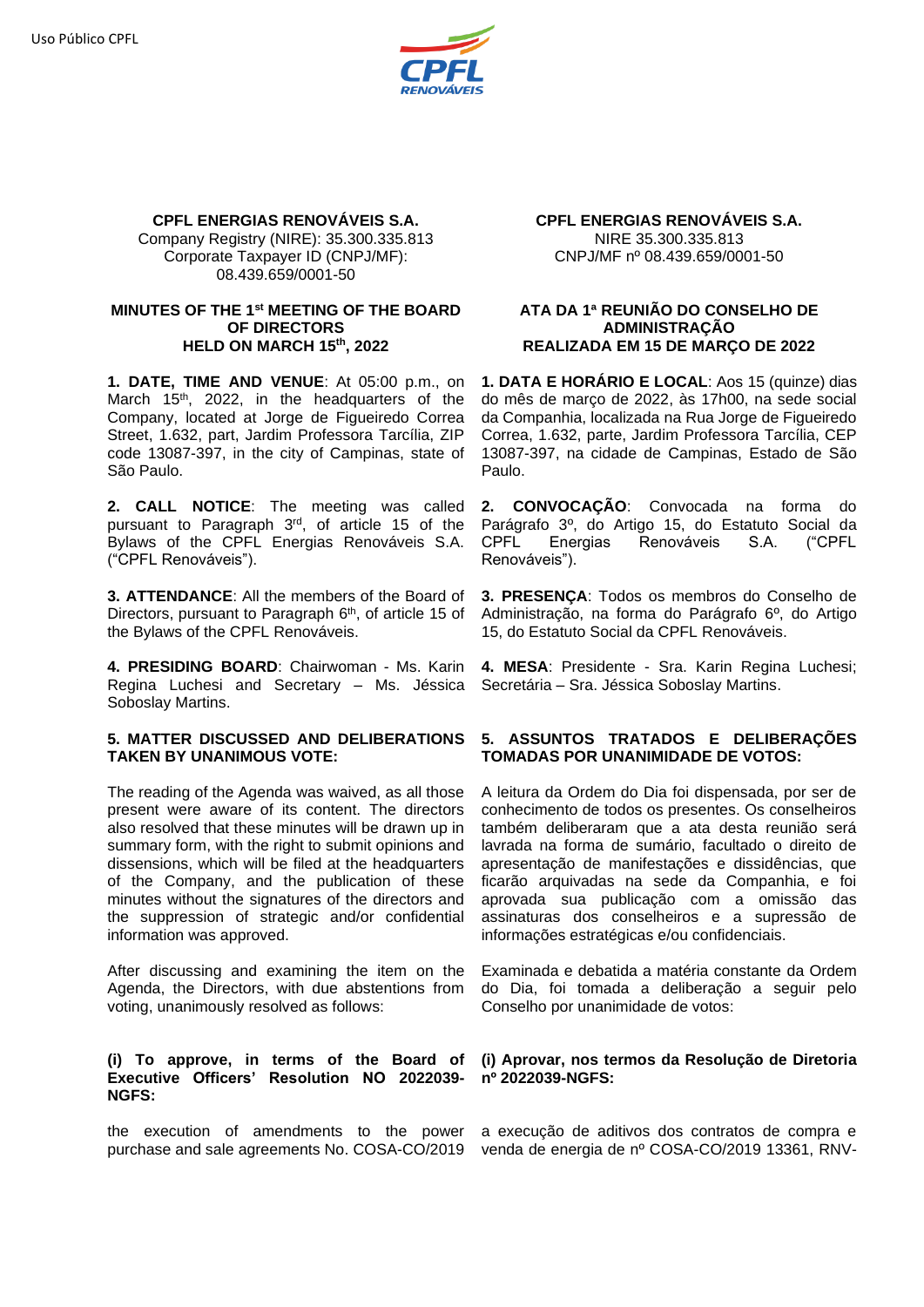

13361, RNV-CO/2011 2982 and RNV CO 2011 2910, executed between CPFL Brasil and Campo dos Ventos I Energias Renováveis Ltda., Campo dos Ventos III Energias Renováveis Ltda., Campo dos Ventos V Energias Renováveis Ltda., São Domingos Energias Renováveis Ltda., Ventos de São Martinho Energias Renováveis Ltda., São Benedito Energias Renováveis Ltda., Ventos de Santo Dimas Energias Renováveis Ltda., Ventos de Santa Mônica Energias Renováveis Ltda., Santa Ursula Energias Renováveis Ltda., jointly referred as ("CPL Renováveis Subsidiaries"), which were subject to approval at the 183rd Company Board of Directors Meeting held on September 23rd, 2011, to:

a) exclude CPFL Energia as guarantor of the contracts COSA-CO/2019 13361, RNV-CO/2011 2982 and RNV CO 2011 2910;

b) change the limitation of the fine for breach of contract from 100% (one hundred percent) to 30% (thirty percent) of the remaining balance of contracts RNV-CO/2011 2982 and RNV CO 2011 2910.

**(ii) To assess, in terms of the Reference NO 2022091-C,** the Financial Statements of the Company related to the fiscal year ended in December 31<sup>st</sup>, 2021, , including the Management Report, Financial Statements and respective Notes, accompanied by the Report issued by Ernst & Young Auditores Independentes, as well as the proposal for the net income allocation according to the results for the abovementioned fiscal year, whose proposals will be submitted to the deliberation of the Ordinary and Extraordinary General Meeting of CPFL Renováveis to:

**(ii.1) Approve** the Financial Statements for the fiscal year 2021, including the Management Report, Financial Statements and respective Notes, accompanied by the Report issued by Ernst & Young Auditores Independentes in which the positive result to be allocated was R\$ 1,490,260,694.95 (one billion four hundred and ninety million two hundred and sixty thousand six hundred and ninety four reais and ninety five cents), being:

**(ii.1.a)** R\$ 1,463,196,063.13 (one billion four hundred and sixty-three million one hundred and ninety-six thousand sixty-three reais and thirteen cents), related to net income for the year;

CO/2011 2982 e RNV CO 2011 2910, firmado entre CPFL Comercialização Brasil S.A. e Campo dos Ventos I Energias Renováveis Ltda., Campo dos Ventos III Energias Renováveis Ltda., Campo dos Ventos V Energias Renováveis Ltda., São Domingos Energias Renováveis Ltda., Ventos de São Martinho Energias Renováveis Ltda., São Benedito Energias Renováveis Ltda., Ventos de Santo Dimas Energias Renováveis Ltda., Ventos de Santa Mônica Energias Renováveis Ltda., Santa Ursula Energias Renováveis Ltda., em conjunto denominadas ("Subsidiárias CPFL Renováveis"), os quais foram objetos de aprovação na Reunião do Conselho da Companhia realizada em 23 de setembro de 2011:

a) excluir a CPFL Energia como garantidora dos contratos COSA-CO/2019 13361, RNV-CO/2011 2982 e RNV CO 2011 2910;

b) alterar a limitação da multa por descumprimento contratual de 100% (cem por cento) para 30% (trinta por cento) do saldo remanescente dos contratos RNV-CO/2011 2982 e RNV CO 2011 2910.

**(ii) Examinaram, nos termos do Nº de Referência 2022091-C,** as Demonstrações Financeiras da Companhia relativas ao exercício social encerrado em 31 de dezembro de 2021, que compreendem o Relatório de Administração, as Demonstrações Contábeis com as respectivas Notas Explicativas, acompanhados do Parecer da Ernst & Young Auditores Independentes, bem como a proposta de destinação do lucro líquido do referido exercício, cujas propostas serão submetidas à deliberação da Assembleia Geral Ordinária e Extraordinária da CPFL Renováveis para:

**(ii.1) Aprovação** das Demonstrações Financeiras do exercício de 2021 da CPFL Renováveis, que compreendem o Relatório de Administração, as Demonstrações Contábeis com as respectivas Notas Explicativas, acompanhados do Parecer da Ernst & Young Auditores Independentes, em que foi apurado o resultado positivo a ser destinado de R\$ 1.490.260.694,95 (um bilhão quatrocentos e noventa milhões duzentos e sessenta mil seiscentos e noventa e quatro reais e noventa e cinco centavos), sendo:

> **(ii.1.a)** R\$ 1.463.196.063,13 (um bilhão quatrocentos e sessenta e três milhões cento e noventa e seis mil sessenta e três reais e treze centavos), relativo ao lucro líquido do exercício;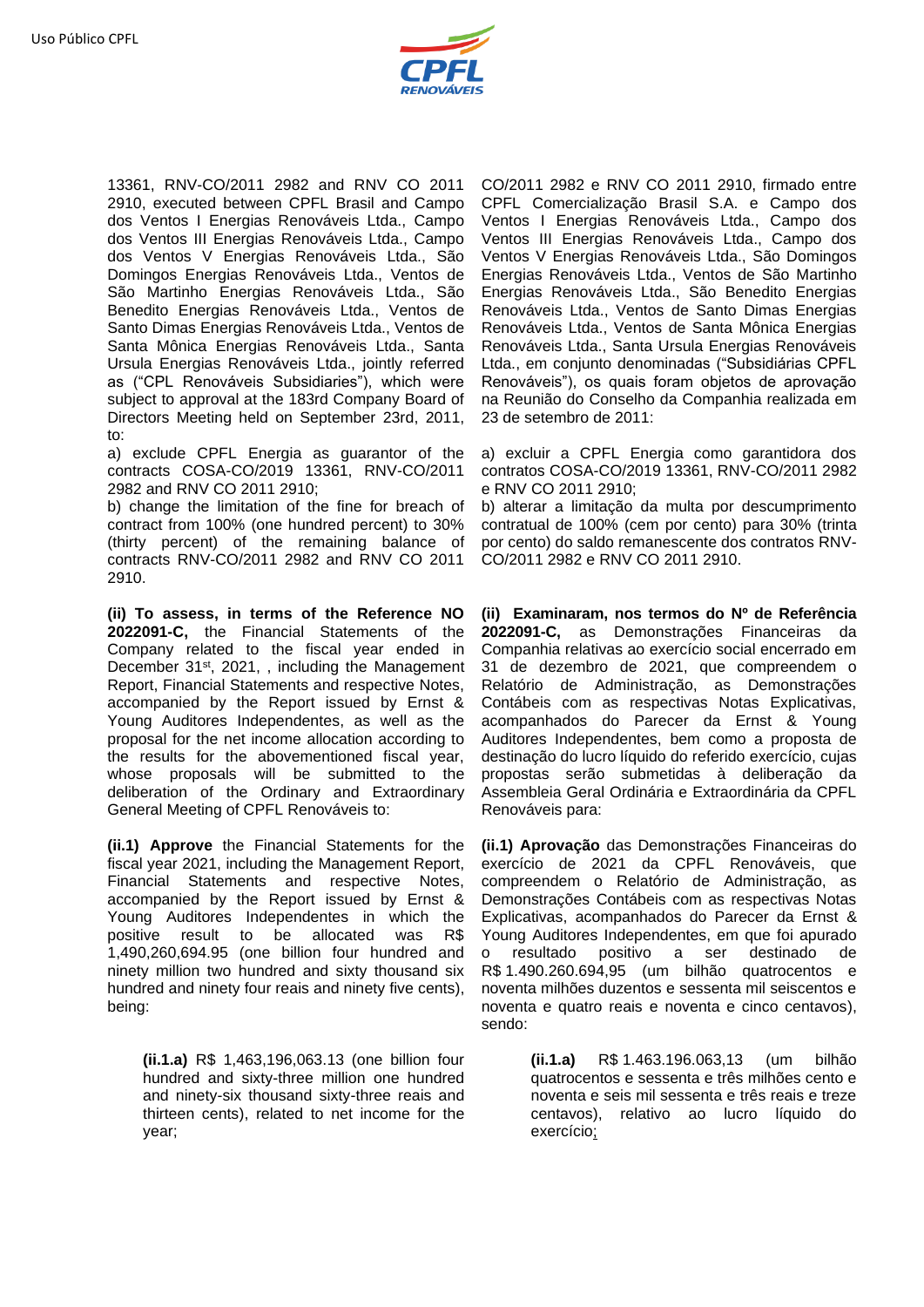

**(ii.2.b)** R\$ 27,064,631.82 (twenty-seven million sixty-four thousand six hundred and thirty-one reais and eighty-two cents), related to the positive effects of comprehensive income on retained earnings.

**(ii.2) approve** the allocation of R\$ 73,159,803.16 (seventy-three million one hundred and fifty-nine thousand eight hundred and three reais and sixteen cents) to the Legal Reserve;

**(ii.3) ratify** the decision of the Extraordinary General Meeting, held on October 7<sup>th</sup>, 2021, referring to the declaration of interim dividends, in the amount of R\$ 439,153,068.69 (four hundred thirty-nine million, one hundred fifty-three thousand, sixty-eight reais and sixty-nine cents), to be deducted from the minimum mandatory dividends of the fiscal year 2021, already paid in said year;

**(ii.4) ratify** the decision of the Extraordinary General Assembly, held on December 20<sup>th</sup>, 2021, regarding the declaration of interim dividends to the working capital reserve account, in the amount of R\$ 364,500,000.00 (three hundred and sixty four million, five hundred thousand reais), under the terms of article 204 of Law 6,404/76;

**(ii.5) approve** the allocation of R\$ 613,447,823.11 (six hundred and thirteen million four hundred and forty-seven thousand eight hundred and twentythree reais and eleven cents) to the Proposed Additional Dividend.

**(iii) Take cognizance of** the accounts of its controlled companies for the fiscal year 2021, to be submitted to the deliberation of their respective General Meetings and/or Meeting of Partners.

**(iv) Take cognizance of** the proposal for the reduction of the capital stock and capital reserves of the directly and indirectly controlled companies by CPFL Energias Renováveis("CPFL Renováveis Subsidiaries"), to total absorption of the accumulated losses and subsequent change on their respective Bylaws/Articles of Associations, in order to reflect the changes according to material filed at the Company's headquarters.

**(v) Take cognizance of** the proposal for the declaration of dividends from the Earnings Reserves accounts of the CPFL Renováveis Subsidiaries according to material filed at the

**(ii.2.b)** R\$ 27.064.631,82 (vinte e sete milhões sessenta e quatro mil seiscentos e trinta e um reais e oitenta e dois centavos) relativo aos efeitos positivos da realização do resultado abrangente nos lucros acumulados.

**(ii.2) aprovação** da destinação para Reserva Legal no montante de R\$ 73.159.803,16 (setenta e três milhões cento e cinquenta e nove mil oitocentos e três reais e dezesseis centavos);

**(ii.3) ratificação** a decisão da Assembleia Geral Extraordinária, realizada em 07 de outubro de 2021, referente à declaração de dividendos intermediários, no montante de R\$ 439.153.068,69 (quatrocentos e trinta e nove milhões cento e cinquenta e três mil e sessenta e oito reais e sessenta e nove centavos), a serem deduzidos do dividendo mínimo obrigatório do exercício de 2021, já pago no referido ano;

**(ii.4) ratificação** a decisão da Assembleia Geral Extraordinária, realizada em 20 de dezembro de 2021, referente à declaração de dividendos intermediários à conta de reserva de capital de giro, no montante de R\$ 364.500.000,00 (trezentos e sessenta e quatro milhões e quinhentos mil reais), nos termos do artigo 204 da Lei 6.404/76;

**(ii.5) aprovação** da destinação para Dividendo Adicional Proposto no montante de R\$ 613.447.823,11 (seiscentos e treze milhões quatrocentos e quarenta e sete mil oitocentos e vinte e três reais e onze centavos).

**(iii) Conheceram** das demonstrações financeiras de suas sociedades controladas, referente ao exercício social de 2021, a serem submetidas à deliberação de suas respectivas Assembleias Gerais e/ou Reunião de Sócios.:

**(iv) Conheceram** da proposta para redução do capital social e das reservas de capital das sociedades controladas direta e indiretamente pela CPFL Renováveis ("Subsidiárias da CPFL Renováveis"), para a absorção total do prejuízo acumulado e consequente alteração dos respectivos Estatutos/Contratos Sociais, a fim de refletir as alterações conforme material arquivado na sede da Companhia.

**(v) Conheceram** da proposta de declaração de dividendos às contas de reservas de lucros das Subsidiárias da CPFL Renováveis conforme material